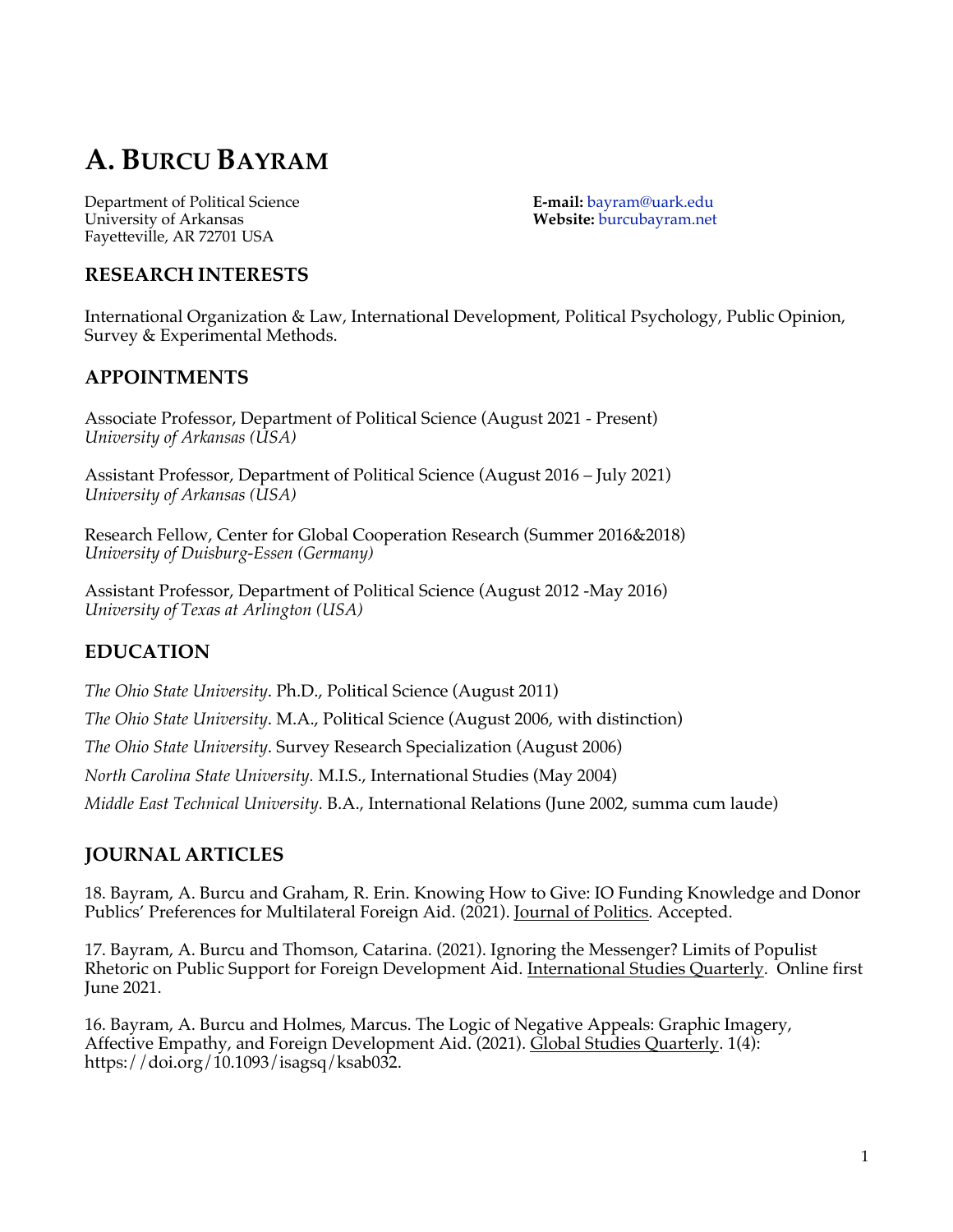15. Bayram, A. Burcu and Shields, Todd. (2021). Who Trusts the WHO? Heuristics and Americans' Trust in the World Health Organization During the COVID-19 Pandemic. Social Science Quarterly. 102(5): 2312-2330. Online first April 2021.

14. Bayram, A. Burcu and Ta, Vivian. (2020). Measuring Common Knowledge: Latent Semantic Analysis, Linguistic Synchrony and Common Knowledge in International Relations. International Relations. 34(2): 180-203. Online first September 2019.

13. Bayram, A. Burcu and Holmes, Marcus. (2020). Feeling their Pain: Affective Empathy and Public Preferences for Foreign Aid. European Journal of International Relations. 26(3): 820-850. Online first December 2019.

12. Bayram, A. Burcu and Ta, Vivian. (2019). Diplomatic Chameleons: Linguistic Style Convergence and Agreement in International Negotiations. Negotiation and Conflict Management Research. 12(1): 23–40. Online first November 2018.

11. Bayram, A. Burcu. (2019). Nationalist Cosmopolitanism: The Psychology of Cosmopolitanism, National Identity, and Going to War for Country. Nations and Nationalism. 25(3):757-781. Online first November 2018.

10. Bayram, A. Burcu. (2018). Serious Subjects: A Test of the Seriousness Technique to Increase Participant motivation in Political Science Experiments. Research and Politics. 5(2): 1-6. Online first May 2018.

9. Bayram, A. Burcu. (2017). Due Deference: Cosmopolitan Social Identity and the Psychology of Legal Obligation. International Organization. 71(S1) S137-S163.

8. Bayram, A. Burcu. (2017). Aiding Strangers: Generalized Trust and the Moral Basis of Public Support for Foreign Development. Foreign Policy Analysis*.* 13(1): 133-153.

7. Bayram, A. Burcu. (2017). Good Europeans? How European Identity and Costs Interact to Explain Compliance with European Union Law. Journal of European Public Policy. 24(1): 42-60.

6. Bayram, A. Burcu. (2017). Cues for Integration: Multilateralism and German MPs Preferences over European Integration. German Politics and Society. 35(1): 19-41.

5. Bayram, A. Burcu and Graham, Erin R. (2017). Financing the United Nations: Explaining Variation in How Donors Provide Funding to the UN. Review of International Organizations. (12:3): 421-459.

4. Bayram, A. Burcu. (2016). Values and Prosocial Behavior in the Global Context: Why Values Predict Public Support for Aid to Developing Countries. Journal of Human Values. 22(2): 93-106.

3. Bayram, A. Burcu. (2016). On the Psychological Face of Legal Obligation in International Politics. International Journal of Interdisciplinary Civic and Political Studies. 11(2): 1-18.

2. Bayram, A. Burcu. (2015). What Drives Modern Diogenes? Individual Values and Cosmopolitan Allegiance. European Journal of International Relations 21(2): 451-479.

1. Bayram, A. Burcu. (2015). It's the Economy, not European Identity: Analyzing Public Support for EU Membership in Central and Eastern European Countries. Turkish Journal of International Relations. 14(2): 16-28.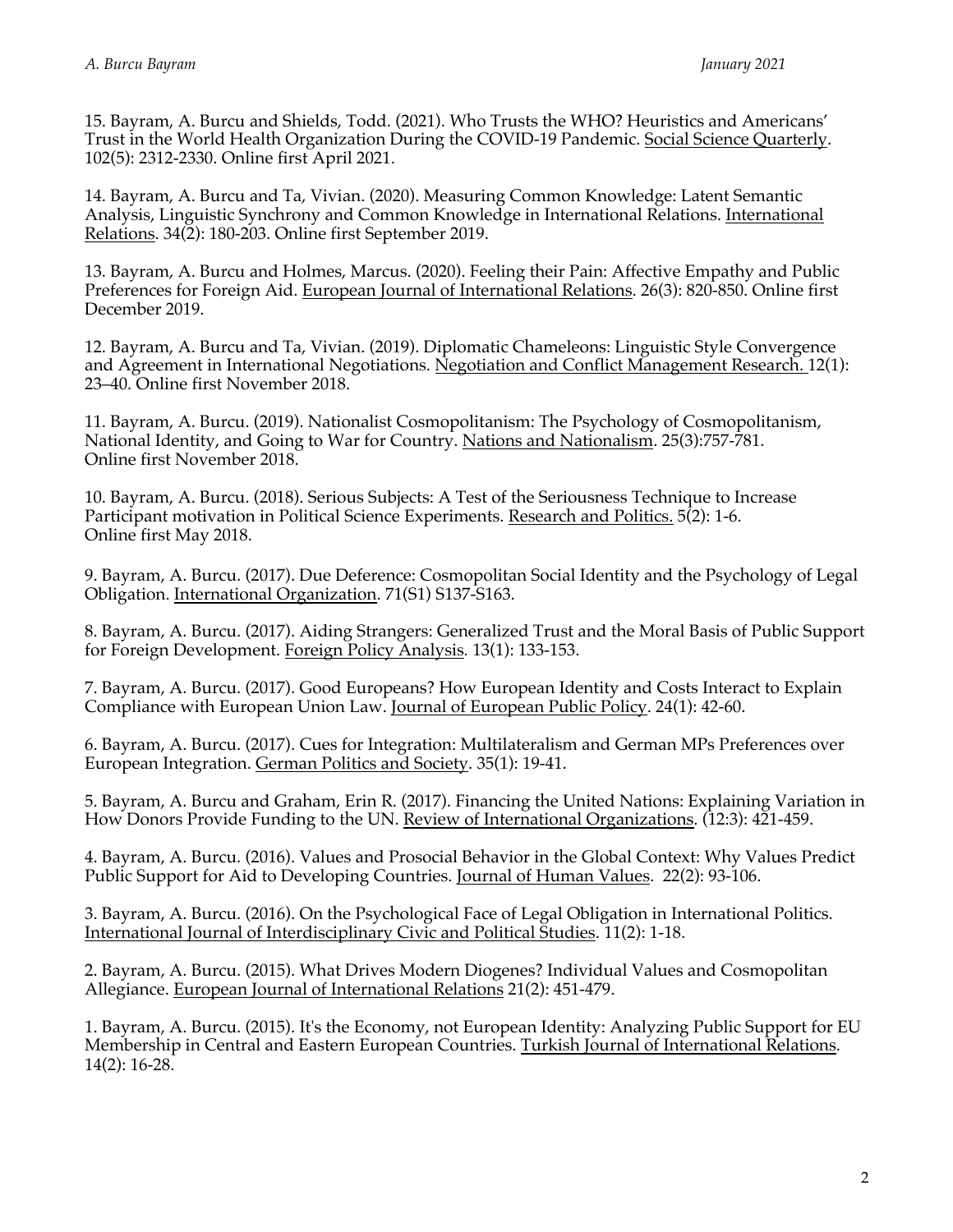# **EDITED BOOKS AND BOOK CHAPTERS**

Adam, Thomas and Bayram, A. Burcu. (2019) (eds.) The Economics of Higher Education. Texas A&M Press.

Adam, Thomas and Bayram, A. Burcu. (2019). The Road Towards Student Debt: The History and Politics of Paying for a College Degree. In Thomas, Adam and Bayram, A. Burcu. (eds.) The Economics of Higher Education. Texas A&M Press. pp. 21-43.

### **UNDER REVIEW**

4. Ta, Vivian, Keels, Eric, and Bayram, A. Burcu. "How Women Promote Peace: Sex Composition, Duration, and Frames in Conflict Resolution." Revise & Resubmit (Resubmitted).

3. Bayram, A. Burcu; Schneider Sebastian, Joerg Faust, and Thomson Catarina. "Manipulating the Masses? Right-wing populist messages, political ideology, and public support for foreign aid in Germany, the U.S., and the UK." Under Review.

2. Bayram, A. Burcu, Keels, Eric, and Tokdemir, Efe. "Double Standards: Multi-Country Evidence on When Publics Demand Punishment of Foreign Perpetrators of Torture." Under Review.

1. Bayram, A. Burcu and Ghosn, Faten. "The 'Enemy' of Strategic Security Cooperation: How Politicians' Use of Enemy Images in Public Discourse Affects Public Support for Cooperation with Adversaries." Under Review.

# **WORKS IN PROGRESS**

5. Bayram, A. Burcu. Narrating Development Cooperation: Images, Narratives, and Global Development. (Research monograph in preparation).

4. Bayram, A. Burcu and Miller, Banks. "Jurisdiction Over All the Earth: The Application of International Law in U.S. Domestic Courts." Ready for submission.

3. Bayram, A. Burcu and Ghosn, Faten. Refugees and Reputation Costs. Evidence from a Survey Experiment. Data collection completed.

2. Bayram, A. Burcu and Shields, Todd. Global Giving Behavior and Psychological Distance. Data collection completed. Data analysis in progress.

1. Bayram, A. Burcu, Sledge, D. Daniel, Hershell, Thomas. The COVID-19 Pandemic and Mayors' Perceptions of the World Health Organization. Data collection completed. Data analysis in progress.

# **GRANTS AND AWARDS**

2019. Connor Endowed Faculty Award, Fulbright College, University of Arkansas (\$5,000).

2018. Fulbright Summer Research Award, Fulbright College, University of Arkansas (\$5,000).

2018. Provost Travel Grant, University of Arkansas (\$750).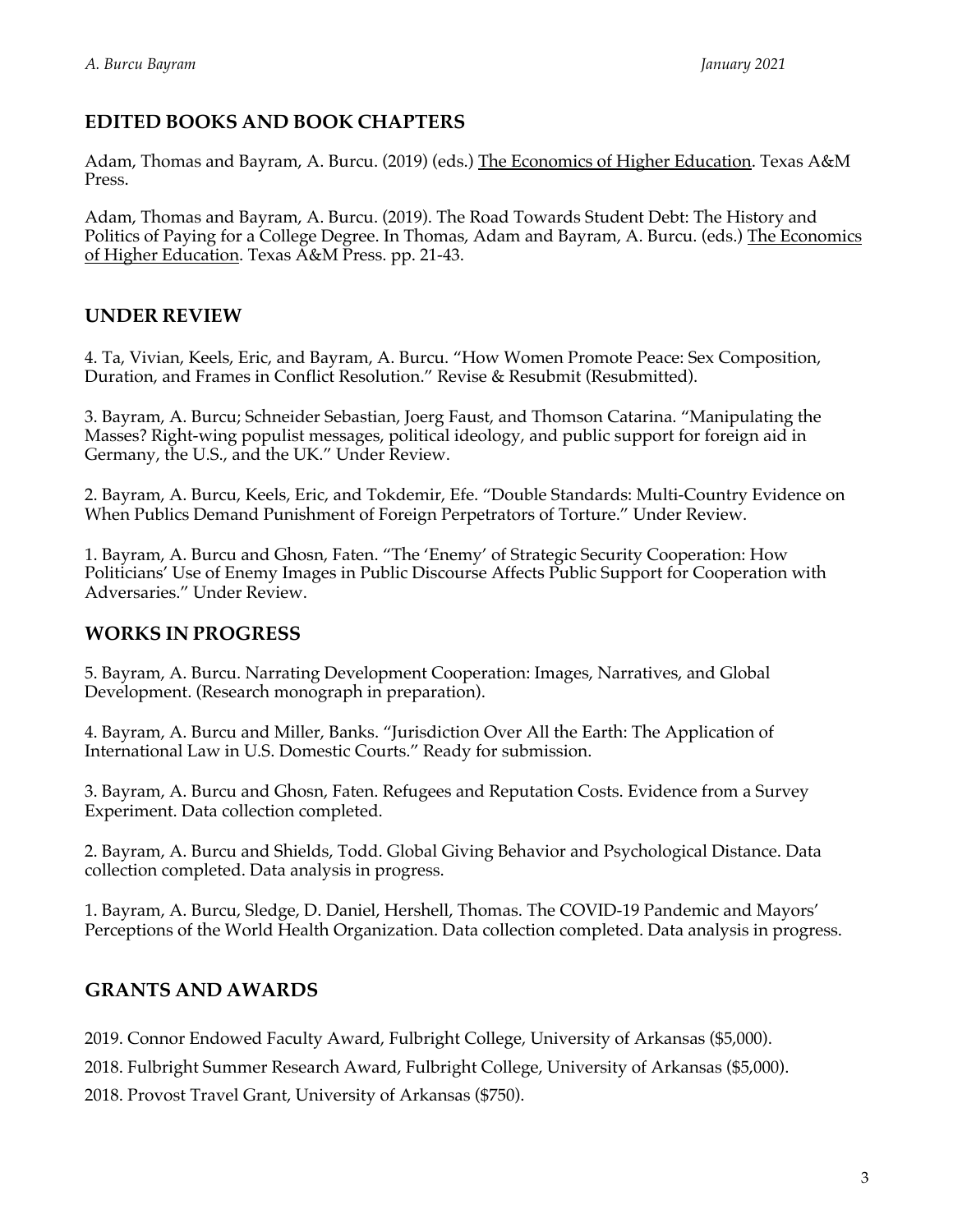2017. Research Grant, Fritz Thyssen Foundation (9,800 Euro). 2016-2019. Dean's Travel Grant, Fulbright College, University of Arkansas (\$4,000). 2016. Small Research Grant, American Political Science Association (\$1,500). 2013. Honoree, Teaching and Mentoring, Freshmen Leaders on Campus, UT Arlington. 2011. Research and Scholarly Achievement Grant, MacEwan University (\$1,798). 2009. Mershon Center for International Security Research Grant, Ohio State University (\$3,900). 2009. Office of International Affairs Dissertation Research Grant, Ohio State University (\$1,350). 2009. Graduate School Alumni Dissertation Research Grant, Ohio State University (\$2,000). 2009. Morris Abrams Award in IR, Columbia University & Jewish Family Foundation. 2009. Graduate Instructor Teaching Excellence Award Nominee, Ohio State University. 2008-2019. International Studies Association Travel Grants. 2006. Jacobina Aman Award, Best Paper Written by a Graduate Student, Ohio State University. 2004. University Fellowship, Ohio State University. 2003. Sigma Iota Rho, National Honor Society, North Carolina State University.

# **INVITED TALKS**

2021 Georgetown University, Race and Global Political Economy Project.

2019 Texas A&M University, Department of Political Science. Political Behavior Colloquium.

2019 University of Texas at Dallas, School of Economic, Political and Policy Sciences.

2019 University of Geneva, Public Opinion and Foreign Aid Conference.

2017 Georgetown University, Research in International Politics Research Colloquium.

2017 College of William and Mary, Department of Government.

2015 University of Texas at Arlington, Department of Psychology.

2015 University of Iowa, Department of Political Science, Journeys in World Politics.

2014 & 2013 University of California San Diego, Department of Political Science.

2014 Scripps College, European Union Center of California.

### **CONFERENCE PARTICIPATION**

#### **SELECTED PRESENTATIONS**

"Knowing How to Give: IO Funding Knowledge and Donor Publics' Preferences for Multilateral Foreign Aid. (With Erin Graham) Presented at the Annual Convention of the American Political Science Association, September 30- October 3, 2021.

"Double Standards: Multi-Country Evidence on When Publics Demands Punishment of Foreign Perpetrators of Torture." (With Eric Keels and Efe Tokdemir) Annual Convention of the American Political Science Association, September 30- October 3, 2021.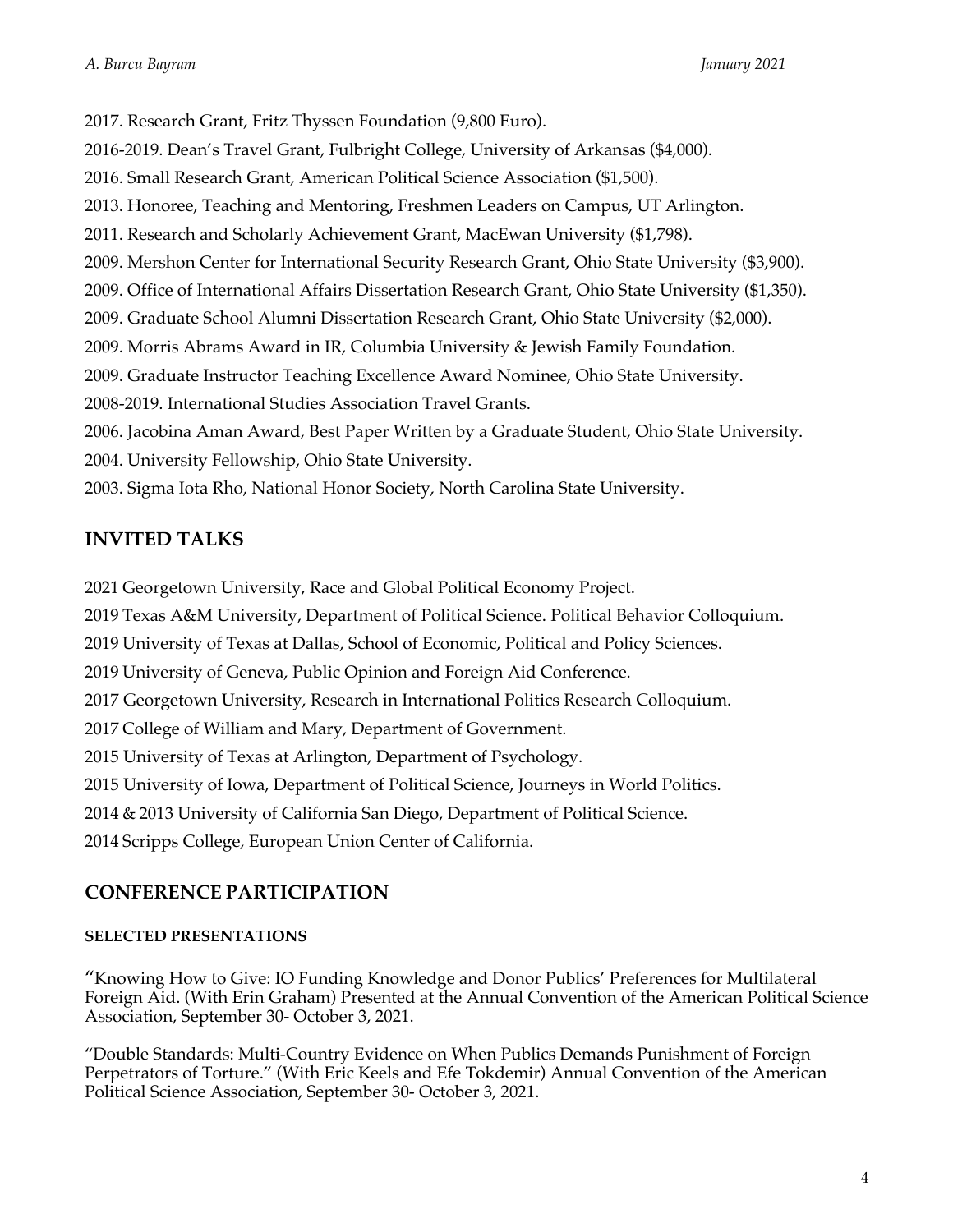**"**Who Trusts the WHO? Heuristics and Americans' Trust in the World Health Organization During the COVID-19 Pandemic." (With Todd Shields) Presented at the Annual Convention of International Studies Association, April 6-9, 2021.

"Populist Rhetoric and Publics' Foreign Policy Preferences: A Comparative Experimental Study of America and Britain." (With Catarina Thomson) Presented at the Annual Convention of American Political Science Association, August 29 -September 1, 2019.

"Feeling their Pain: Affective Empathy and Public Preferences for Foreign Aid." (With Marcus Holmes) Presented at the Annual Convention of International Studies Association, April 4-7, 2018.

"Enemy Images and International Cooperation." (With Faten Ghosn). Presented at the Annual Convention of International Studies Association, April 4-7, 2018.

"Linguistic Synchrony & Compromise in Crisis Negotiations." (With Vivian Ta). Presented at the Annual Convention of International Studies Association, February 22-25, 2017.

"Financing Global Governance: Explaining Donor Funding Patterns at International Organizations." (With Erin Graham). Presented at the Annual Convention of American Political Science Association, September 3-6, 2015.

"Nationalism, Cosmopolitanism, and the Limits of Global Justice." Presented at the Annual Convention of Midwest Political Science Association, Chicago, April 3-6, 2014.

"Sacrifice for Strangers: Generalized Trust and Global Distributive Justice." Presented at the Annual Convention of International Studies Association, Toronto, March 26-29, 2014.

"Psychology of International Legal Obligation: Identity and Deference to International Law." Presented at the Annual Convention of Texas Triangle in International Relations, Denton, February 8, 2014.

"A Value Explanation of Cosmopolitan Identity." Presented at the Annual Convention of Midwest Political Science Association, Chicago, April 11-15, 2013.

"What Drives Modern Diogenes? A Value Explanation of Cosmopolitan Identity." Presented at the Annual Convention of International Studies Association, San Francisco, April 3-6, 2013.

"Who Belongs to the Global Polis? Moral Values and Cosmopolitan Identity." Presented at the Annual Convention of Western Political Science Association, Los Angeles, March 28-30, 2013.

"The Psychology of International Legal Obligation: Identity, Membership, and Deference to International Law." Presented at the Annual Convention of International Studies Association, San Diego, April 1-4, 2012.

"Identity, Strategy and Legal Compliance in the European Union: Effects of 'We-Ness' on Infringements." Presented at the Annual Convention of American Political Science Association, Seattle, September 1-4, 2011.

"Legal Normativity and Obligation to International Law*.*" Presented at the Annual Convention of International Studies Association, New Orleans, February 17-20, 2010.

"Legal Duty and Compliance in the European Union." Presented at the Annual Convention of International Studies Association-Midwest Section, St. Louis, November 6-9, 2009.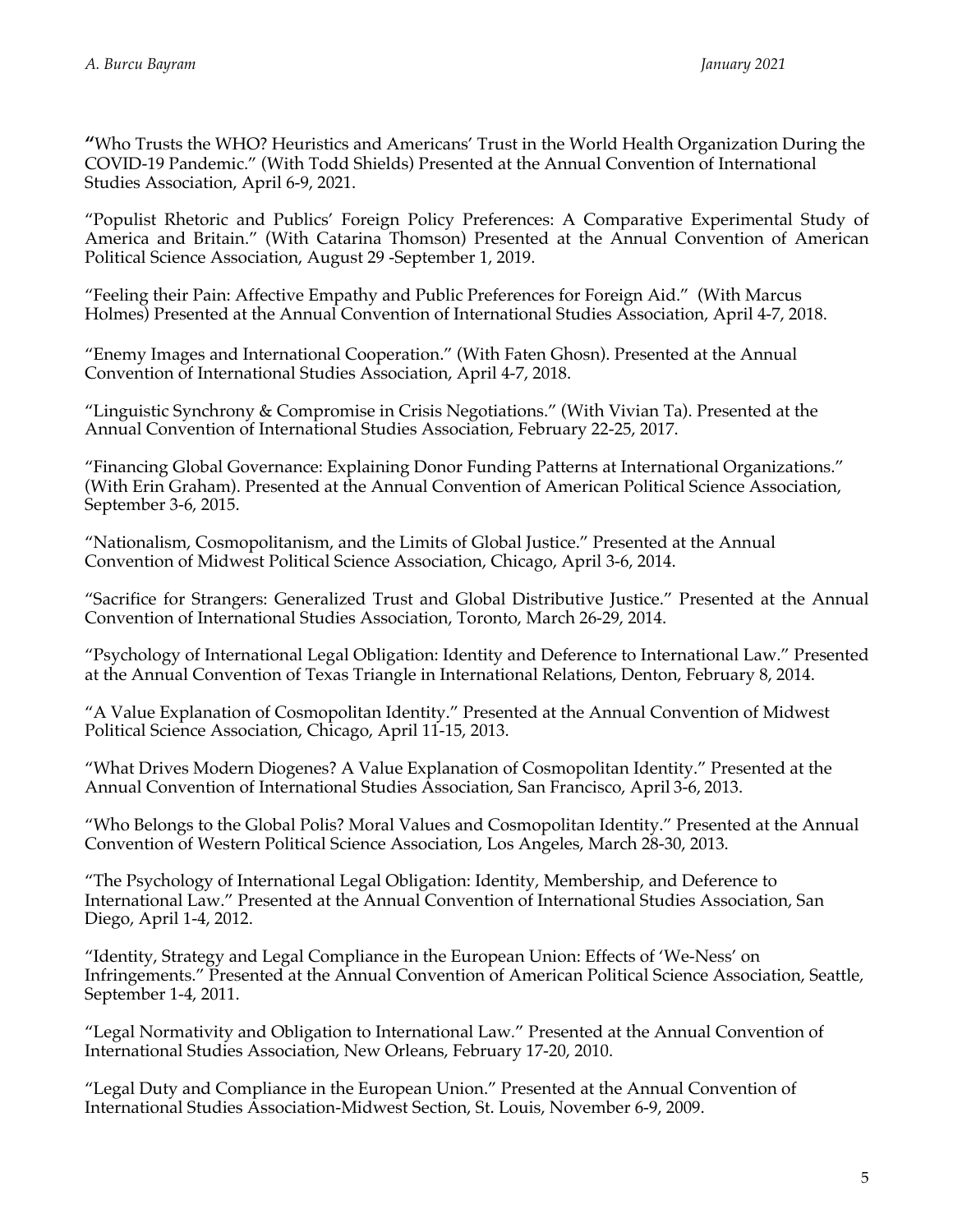### **ROUNDTABLE**

*Participant*: Experimental Methods in Foreign Policy Analysis, Annual Convention of the International Studies Association, April 6-9,2021. *Chair and organizer*: The New Behavioral Revolution and International Law. Annual Convention of the International Studies Association, April 4-7,2018.

#### **PANEL CHAIR & DISCUSSANT**

*Chair:* Annual Convention of the International Studies Association (2018, 2017, 2015, 2014, 2013), Annual Convention of American Political Science Association (2015, 2019), Midwest Political Science Association (2014), Western Political Science Association (2013).

*Discussant:* Annual Convention of the International Studies Association (2021, 2019, 2018, 2017, 2014, 2013), Annual Convention of American Political Science Association (2015, 2011, 2019) Midwest Political Science Association (2014, 2013), Western Political Science Association (2013), Oxford Institute for Ethics, Law and Armed Conflict at Nuffield College of Oxford University (2021).

# **TEACHING**

Introduction to International Relations, Politics of International Law, Theories of International Relations, Political Psychology and International Relations, Conflict and National Security Policy, Introduction to Comparative Politics, International Negotiation and Mediation.

# **PROFESSIONAL ACTIVITIES AND SERVICE**

#### **REVIEWER**

American Political Science Review, American Journal of Political Science, Journal of Politics, Social Science Quarterly, International Studies Quarterly, International Organization, European Journal of International Relations, International Studies Review, Review of International Organizations, Political Psychology, Political Research Quarterly, Foreign Policy Analysis, Conflict Management and Peace Science, Journal of Conflict Resolution, Journal of Experimental Political Science, Journal of Common Market Studies, European Political Science Review, International Theory, Political Studies, Political Research Quarterly, International Journal of Public Opinion Research, Scandinavian Political Studies, The Hague Journal of Diplomacy, Ethnic and Racial Studies, Global Policy, Western European Politics, Interdisciplinary Journal of Social Sciences, Oxford University Press, McGill University Press.

#### **ASSOCIATION**

Caucus Member: Women's Caucus in International Studies, International Studies Association (2021- 2023).

Executive Board Member: American Political Science Association, Foreign Policy Analysis Section (2020- 2021).

Committee Member: International Studies Association Committee on the Status of Representation, Inclusion, and Diversity (2018-2021).

#### **UNIVERSITY AND COLLEGE**

Chair and organizer: Text as Data Analysis Workshop: Interdisciplinary Linguistic Analysis in Social and Natural Sciences (2018), Fulbright Outreach Lecturing (2020).